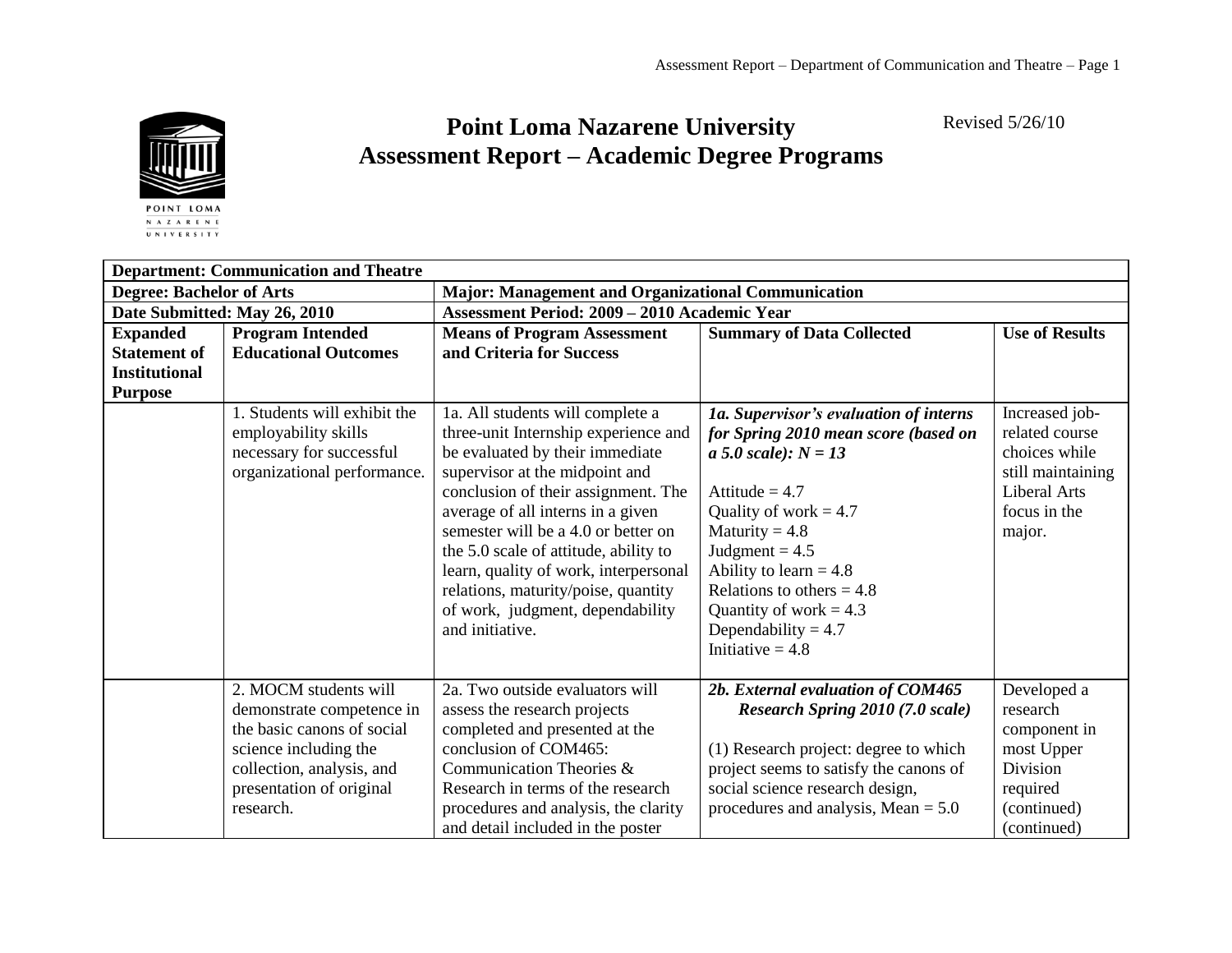| 3. Students will report the                                                           | session and abstract, and the<br>competence of oral presentation.<br>Students will have an average score<br>of 4.0 or better on a 7.0 scale in<br>each of the three categories.<br>MOCM majors will be surveyed at<br>one and five years following<br>graduation and will be asked to<br>assess the extent to which their<br>program enhanced data collection,<br>analysis, and presentation skills.<br>Students will average a score of 3.0<br>or better on a 5.0 scale in each<br>category assessed.<br>3a. MOCM majors will be surveyed | (2) Poster session: sufficient detail<br>concerning problem/issue, hypothesis or<br>RQ, method, sample, results and is<br>aesthetically pleasing, Mean = $5.3$<br>(3) Oral presentation: Appropriate<br>verbal fluency, energy, and eye contact<br>with few nonverbal distractions,<br>$Mean = 5.3$<br>Alumni Survey regarding "Collect and<br>Analyze Data" Mean = $4.2$<br>Alumni Questionnaire (N=32)                                                                                                                                                                           | Communication<br>courses.<br>Expanded # of<br>visits to the lab<br>to work with<br>SPSS from 1<br>class to 3.<br>Feedback was |
|---------------------------------------------------------------------------------------|--------------------------------------------------------------------------------------------------------------------------------------------------------------------------------------------------------------------------------------------------------------------------------------------------------------------------------------------------------------------------------------------------------------------------------------------------------------------------------------------------------------------------------------------|------------------------------------------------------------------------------------------------------------------------------------------------------------------------------------------------------------------------------------------------------------------------------------------------------------------------------------------------------------------------------------------------------------------------------------------------------------------------------------------------------------------------------------------------------------------------------------|-------------------------------------------------------------------------------------------------------------------------------|
| favorable effect of the<br>MOCM major on their<br>personal and professional<br>lives. | at one and five years following<br>graduation and will be asked to<br>assess the extent to which their<br>program enhanced their personal<br>and professional lives. An exit<br>survey of graduating seniors and a<br>survey of alumni five years out will<br>indicate that communication studies<br>has had a favorable effect on their<br>personal and organizational lives<br>with a score of 3.0 or better on a 5.0<br>scale in each category assessed.                                                                                | Alumni answered questions on a scale<br>of one (not at all) to five (very well)<br>(1) How well has your MOCM major<br>enhanced each of the following skills?<br>Speak effectively, Mean = $4.3$<br>Persist at difficult tasks, Mean $= 4.2$<br>Lead/influence others, Mean = $4.3$<br>Think creatively, Mean = $4.0$<br>Make ethical decisions, Mean $= 4.1$<br>Collect & analyze data, Mean = $4.2$<br>Plan & execute projects, Mean = $4.5$<br>Note. In each category the mode equals<br>5.0.<br>(2) To what extent did the following<br>experiences at PLNU contribute to your | utilized in<br>creating the PR<br>Minor and re-<br>tooling required<br>courses and<br>choices to<br>minimize<br>redundancy.   |